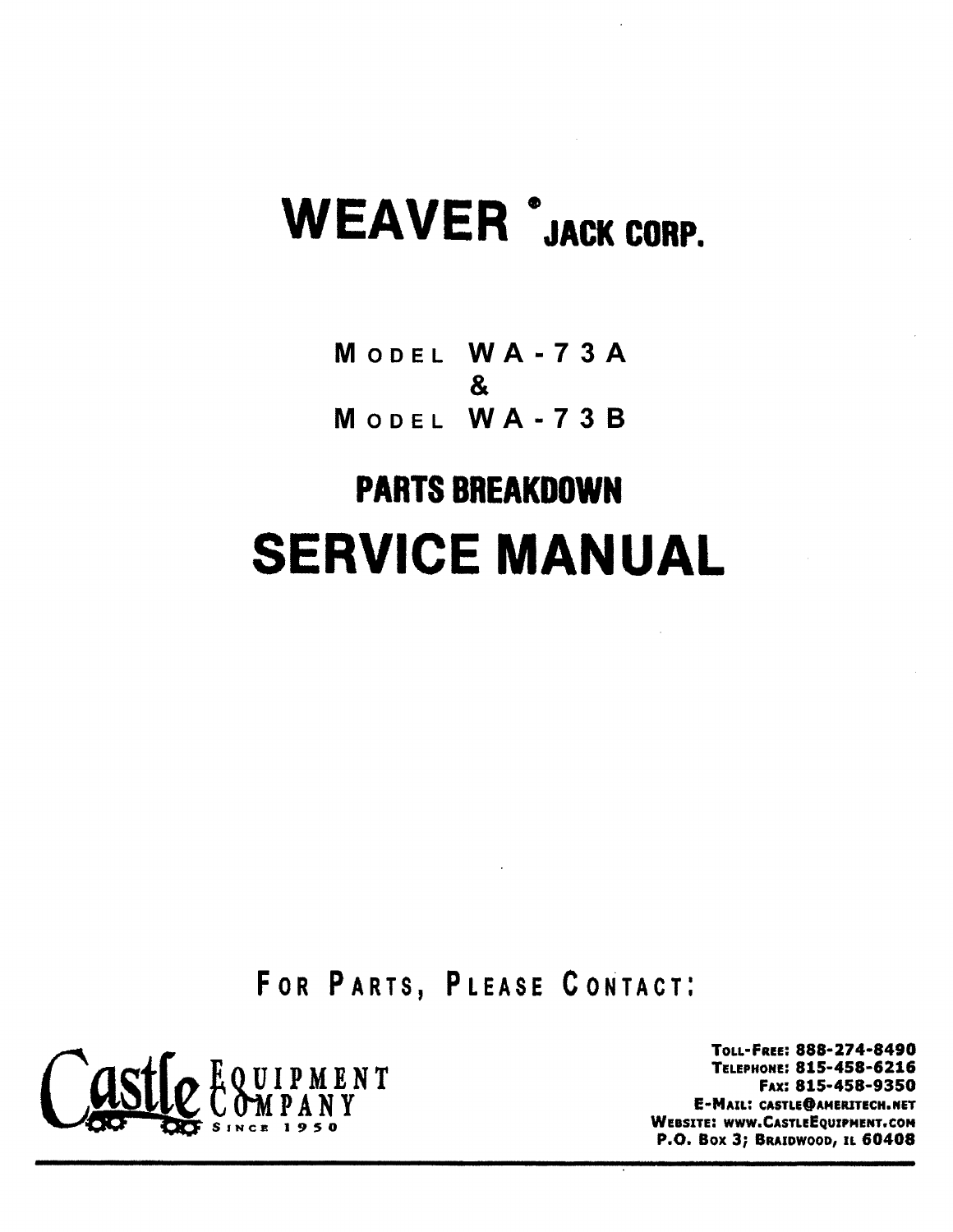### ANTU LIUT<br>D I V.UI.ND. W·73A WEAVER SUPER LY·HI·DRAULIC JACK (4-TON)

### **Order All Parts by Part Number**



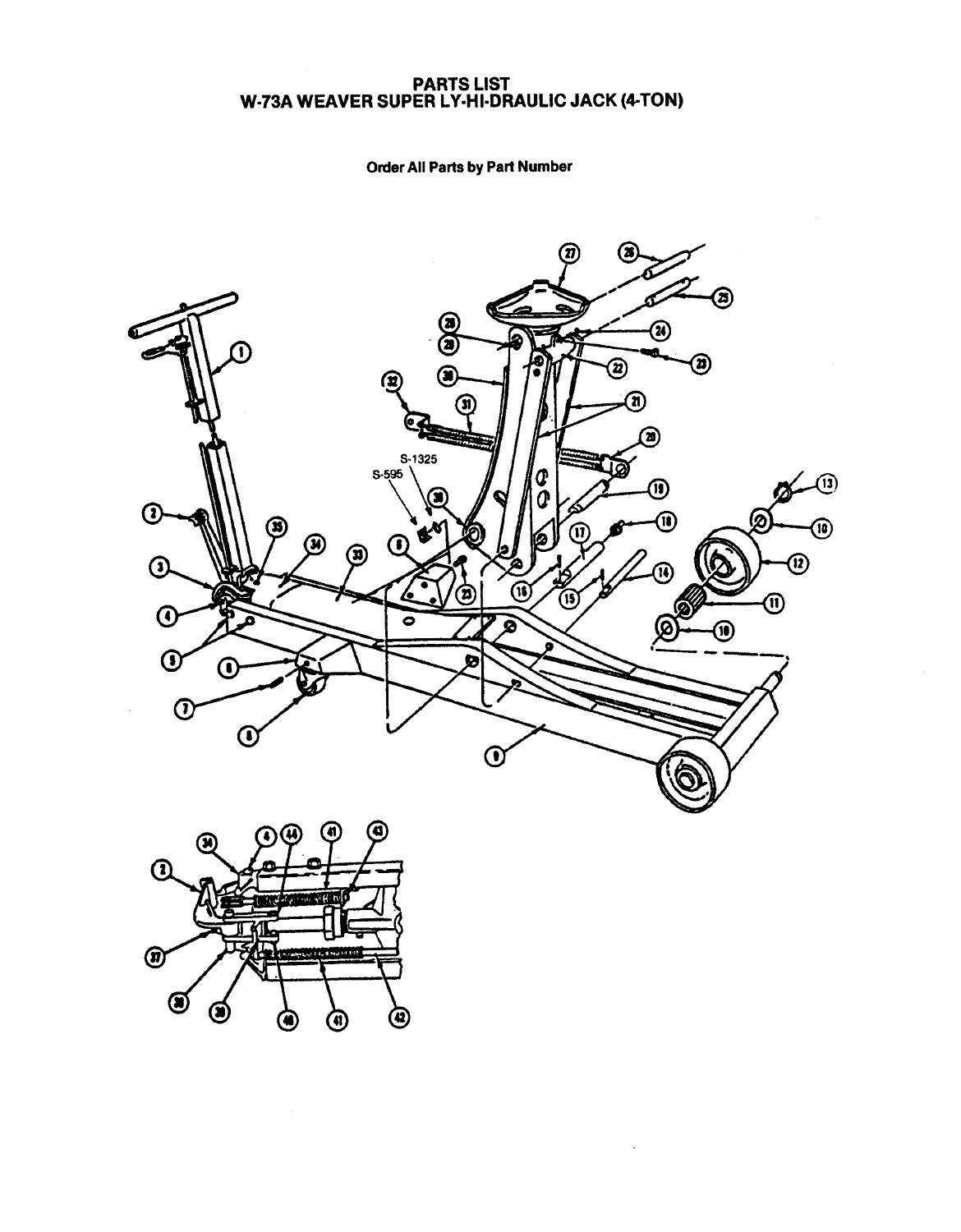### WA-73A WEAVER SUPER JACK-Continued

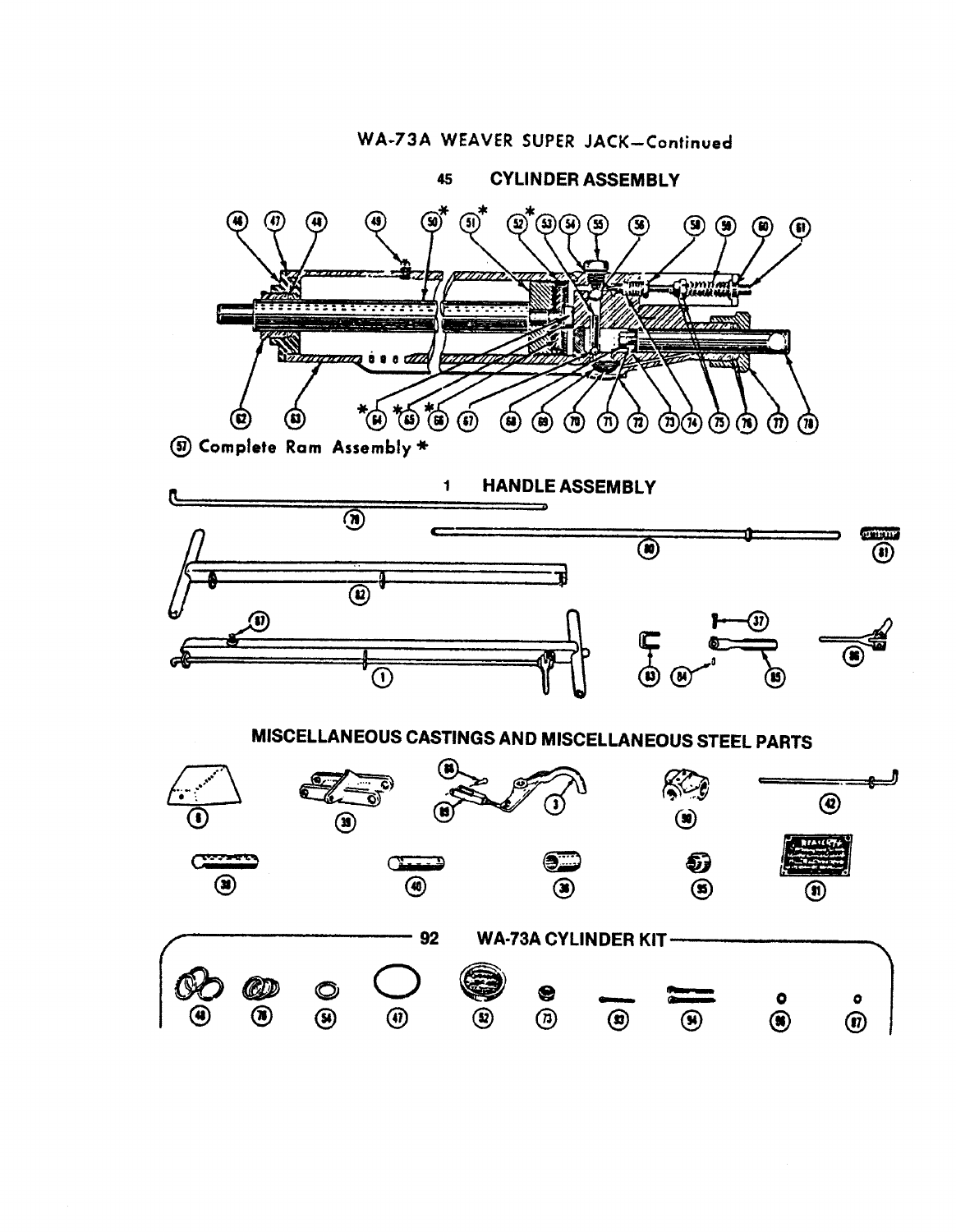### **WA·73A Service Jack**

 $\mathcal{A}$ 

| <b>Item</b><br>No. | Part<br>No.              | <b>Description</b>                      | <b>Item</b><br>No.                            | Part<br>No.               | <b>Description</b>                              |
|--------------------|--------------------------|-----------------------------------------|-----------------------------------------------|---------------------------|-------------------------------------------------|
|                    | 1. AS-6545               | <b>Handle Assembly</b>                  |                                               | 52. S-4714                | <b>Ram Cup</b>                                  |
|                    | 2. M-1416                | <b>Foot Lever</b>                       |                                               | 53. S-5355                | <b>Ball Weight</b>                              |
|                    | $3. M-1417$              | <b>Release Lever</b>                    |                                               | 54. S-2594                | Gasket                                          |
|                    | 4. S-6551                | Handle Pin $3/4 \times 6.1/2$           |                                               | 55. S-9309                | <b>Ball Chamber Plug</b>                        |
|                    | 5. S-114                 | Hex Hd. Cap Screw 1/2-13NC              |                                               | 56. S-2750                | <b>Ball 1/2"</b>                                |
|                    |                          | x 2 1/2                                 |                                               | 57. AS-21379              | <b>Ram Assembly</b>                             |
|                    | 6. M-2238                | <b>Caster Bracket</b>                   |                                               | 58. S-5176                | <b>Release Packing Nut</b>                      |
|                    | 7. S-8543                | Set Screw, Cup Point                    |                                               | 59. S-2591                | Release Spring Comp.                            |
|                    |                          | 1/4-20 NC x 5/8                         |                                               | 60. S-5173                | <b>Release Valve Guide</b>                      |
|                    | 8. S-22797               | <b>Caster Wheel</b>                     |                                               | 61. S-21050               | <b>Release Valve</b>                            |
|                    | 9. AS-22705              | <b>Frame Weld</b>                       |                                               | 62. M-2019                | <b>Packing Nut</b>                              |
|                    | 10. S-899                | Washer 1-3/4 OD x 1-1/32 ID             |                                               | 63. AS-15130              | Pump & Cylinder Weld                            |
|                    |                          | <b>x 3/32 THK</b>                       |                                               | 64. S-9522                | <b>Hex Nut 1/2-20 NF</b>                        |
|                    | 11. S-22795              | <b>Cage Bearing</b>                     |                                               | 65. S-3008                | Lockwasher 7/8 OD x 1/2 ID                      |
|                    | 12. M-840                | Wheel                                   |                                               |                           | x 1/16 THK                                      |
|                    | 13. S-22796              | <b>Retaining Ring</b>                   |                                               | 66. S-2782                | Ram Cup Washer 2-5/8 OD x                       |
|                    | 14. S-22745              | <b>Parallel Link Pin</b>                |                                               |                           | 33/64 ID x 1/4 THK                              |
|                    | 15. S-15285              | Roll Pin 3/16 x 3/4                     |                                               | 67. S-2505                | <b>Ball 5/16"</b>                               |
|                    | 16. S-15035              | Roll Pin 3/16 x 1-1/4                   |                                               | 68. S-1863                | Hex Nut 5/16-24 NF                              |
|                    | 17. S-22744              | Lifting Arm Pin                         |                                               | 69. S-5175                | Screen                                          |
|                    | 18. S-5096               | <b>Grease Fitting</b>                   |                                               | 70. S-13558               | Magnet 1/8 x 1/4 x 1                            |
|                    | 19. S-22743              | Crosshead Pin 1-1/8 x 5                 |                                               | 71. S-7413                | Pump Cup Washer 5/8 OD x                        |
|                    | 20. S-22747              | Large Spring Clip                       |                                               |                           | 21/64 ID x 5/16                                 |
|                    | 21. S-6538               | <b>Parallel Link</b>                    |                                               | 72. S-2497                | <b>Welch Plug</b>                               |
|                    | 22. M-1415               | Saddle Bracket                          |                                               | 73. S-24648               | Pump Cup                                        |
|                    | 23. S-105                | <b>Set Screw Square Head</b>            |                                               | 74. AS-21052              | <b>Packing Assembly</b>                         |
|                    |                          | 3/8-16 NC x 1                           |                                               | 75. S-1934                | Hex Jam Nut 3/8 -16NC                           |
|                    | 24. S-2907               | <b>Cotter Pin</b>                       |                                               | 76. S-7412                | <b>Plunger Packing</b>                          |
|                    | 25. S-5264               | <b>Parallel Bar Pin</b>                 |                                               | 77. M-1167A               | <b>Pump Packing Nut</b>                         |
|                    | 26. S-6554               | <b>Upper Bracket Pin</b>                |                                               | 78. S-24497               | <b>Pump Plunger</b>                             |
|                    | 27. M-2122               | Saddle                                  |                                               | 79. S-5261                | <b>Release Rod</b>                              |
|                    | 28. S-6655               | Round Head Mach. Screw                  |                                               | 80. AS-6550               | <b>Handle Weld</b>                              |
|                    |                          | 1/4-20 NC x 1/2                         |                                               | 81. S-2329<br>82. AS-6660 | Spring Comp.<br><b>Handle Weld</b>              |
|                    | 29. S-4058               | Lockwasher                              |                                               | 83. S-7075                | <b>Release Lock</b>                             |
|                    | 30. AS-23344             | <b>Lifting Arm Weld Assembly</b>        |                                               | 84. S-23689               | Release Lock Pin 1/4 x 1/2                      |
|                    | 31. S-16061              | Ext. Springs                            |                                               | 85. M-1157                | <b>Release Lock Handle</b>                      |
|                    | 32. S-22746              | <b>Small Spring Clip</b>                |                                               | 86. AS-22107              | <b>Release Lock Handle Assembly</b>             |
|                    | 33. S-23023              | Cover                                   |                                               | 87. S-102                 | <b>Set Screw Square Head</b>                    |
|                    | 34. M-2239               | <b>Tie Casting</b><br>Release Lever Pin |                                               | 88. S-4710                | Clevis Pin 3/8                                  |
|                    | 35. S-6560<br>36. S-6575 | Bearing                                 |                                               | 89. S-5123                | Yoke                                            |
|                    | 37. S-23872              | Set Screw Square Head                   |                                               | 90. M-1716                | <b>Cross Head</b>                               |
|                    | 38. S-6552               | <b>Foot Lever Pin</b>                   |                                               | 91. S-23041               | <b>Name Plate</b>                               |
|                    | 39. M-2237               | <b>Pump Link</b>                        |                                               | 92. KJ-107                | <b>Cylinder Repair Kit</b>                      |
|                    | 40. S-6549               | Pump Plunger Pin                        |                                               | 93. S-3234                | Cotter Pin 1/4 x 2                              |
|                    | 41. S-1365               | Spring Comp.                            |                                               | 94. S-2499                | Cotter Pin 1/4 x 2-1/4                          |
|                    | 42. S-27383              | Return Rod                              |                                               | 95. S-21051               | <b>Packing Housing</b>                          |
|                    | 43. AS-20415             | <b>Return Rod Spring Guide</b>          |                                               | 96. S-17829               | O-Ring 9/16 OD                                  |
|                    | 44. S-107                | Cotter Pin 1/8 x 1                      |                                               | 97. S-15047               | O-Ring 3/8 OD                                   |
|                    | 45. AS-23347             | <b>Cylinder &amp; Pump Assembly</b>     |                                               |                           |                                                 |
|                    | 46. M-2016               | <b>Cylinder Cap</b>                     | Note A:                                       |                           |                                                 |
|                    | 47. S-22962              | Cylinder Gasket 3-5/8 OD                |                                               |                           | M-2166 has been changed to eliminate breakage.  |
|                    | 48. S-6614               | <b>Piston Rod Packing</b>               | Material thickness was 13/16 thick, new parts |                           |                                                 |
|                    | 49. S-18071              | Plug, Drilled                           | are 1.218 thick. In order to accommodate      |                           |                                                 |
|                    | 50. S-7487               | Ram (See Note A)                        |                                               |                           | additional thickness of M-2166, S-7487 has to   |
|                    | 51. M-2166               | Ram Head (See Note A)                   |                                               |                           | be remachined or replaced. For further informa- |
|                    |                          |                                         |                                               |                           | tion contact Service Manager.                   |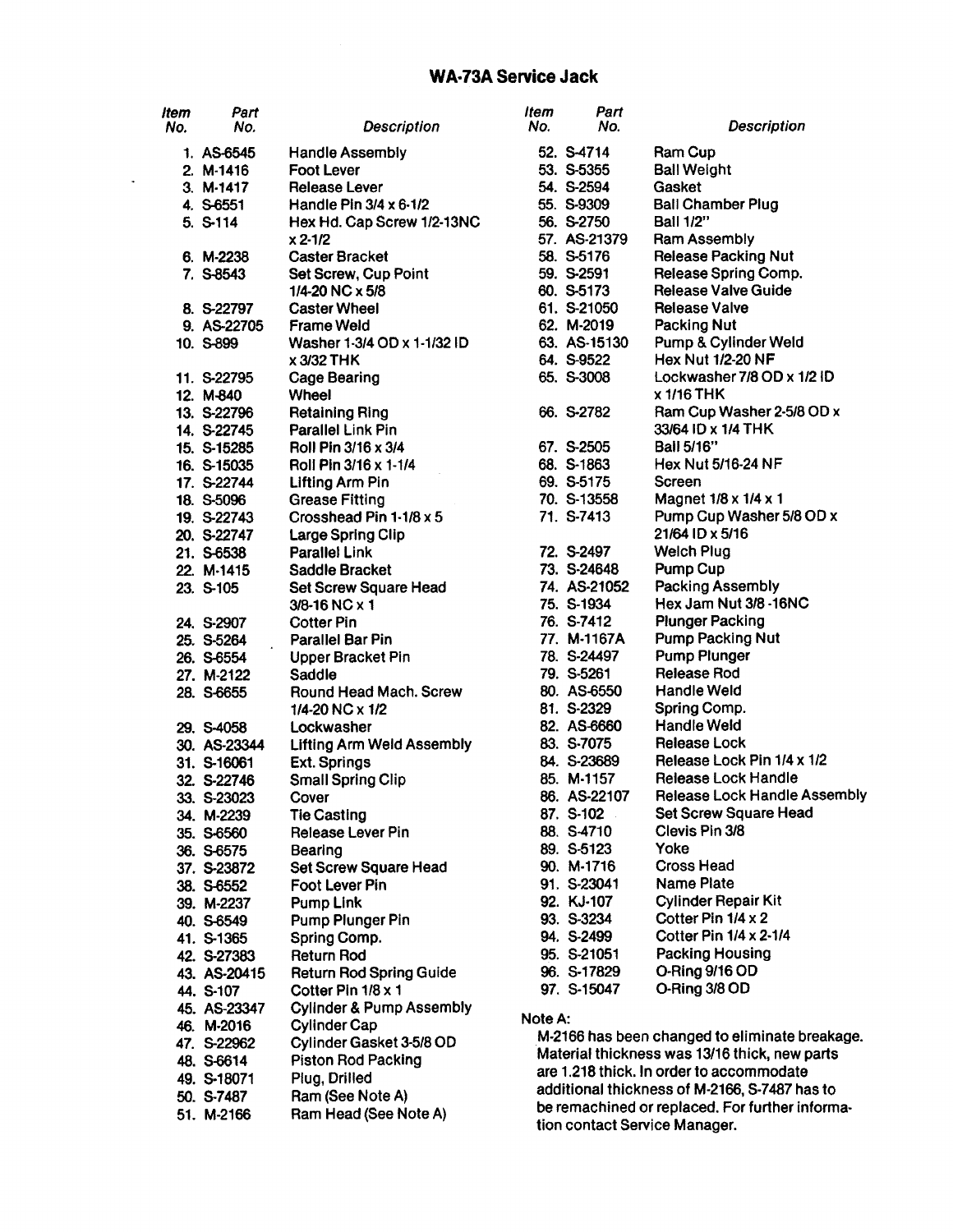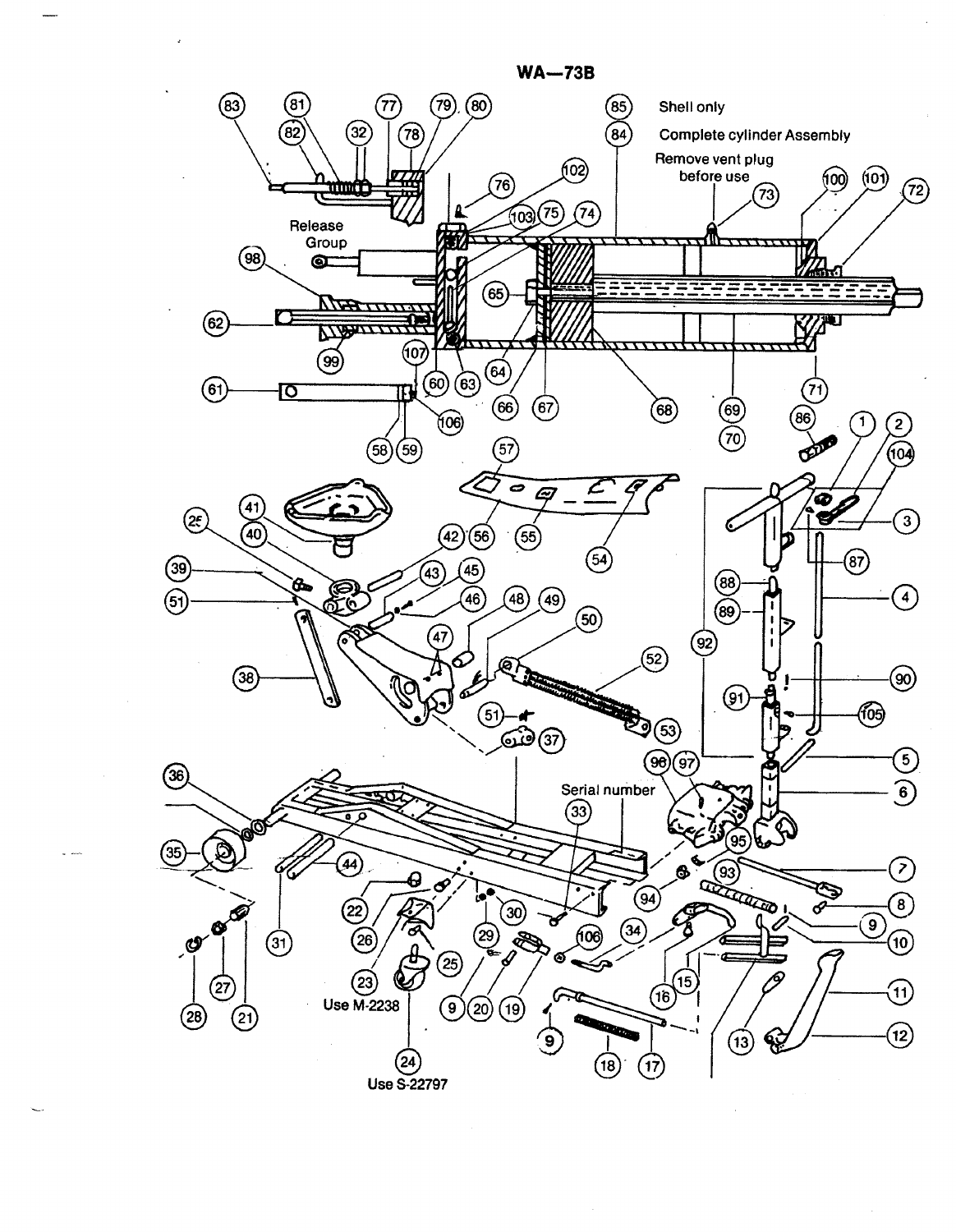### **Repair Parts List WA·73B**

 $\ddot{\phantom{0}}$ 

| ltem<br>No. | Part<br>No.             | <b>Description</b>                                       | ltem<br>No. | Part<br>No.               | <b>Description</b>                                |
|-------------|-------------------------|----------------------------------------------------------|-------------|---------------------------|---------------------------------------------------|
|             | 1, S-7075               | <b>Release Lock</b>                                      |             | 54. S-21023               | <b>Caution Label</b>                              |
|             | 2. M-1157               | <b>Release Handle</b>                                    |             | 55. S-24747               | Gov't Label                                       |
|             | 3. S-23689              | Roll Pin $1/2 \times 1/2$                                |             | 56. S-23023               | Cover                                             |
|             | 4. S-5261               | <b>Release Rod</b>                                       |             | 57. S-23041               | <b>Name Plate</b>                                 |
|             | 5. S-6551               | <b>Handle Yoke Pin</b>                                   |             | 58. S-24690               | <b>Back-up Washer</b>                             |
|             | $6. M-1414$             | <b>Handle Yoke</b>                                       |             | 69. S-24648               | <b>Piston Cup Washer</b>                          |
|             | 7. AS-20495             | <b>Return Rod Assembly</b>                               |             | 60. S-2505                | <b>Ball 5/16</b>                                  |
|             | 8. S-5263               | <b>Handle Yoke Rivet</b>                                 |             | 61. S-24497               | <b>Pump Piston</b>                                |
|             | 9. S-107                | Cotter Pin 1/8 x 1                                       |             | 62. AS-24498              | <b>Pump Piston Assembly</b>                       |
|             | 10. S-6549              | <b>Clevis Pin</b>                                        |             | 63. S-1806                | Pipe Plug 3/16NPT                                 |
|             | 11. M-1416              | <b>Foot Pedal</b>                                        |             | 64. S-3008                | Lockwasher 1/2                                    |
|             | 12. S-23872             | Sq. Hd. Set Screw                                        |             | 65. S-9522                | <b>Hex Nut 1/2-20NF</b>                           |
|             |                         | $1/4NC \times 5/8$                                       |             | 66. S-4714                | <b>Piston Cup</b>                                 |
|             | 13. S-6552              | <b>Foot Pedal Pin</b>                                    |             | 67. S-2782                | <b>Piston Cup Washer</b>                          |
|             | 14. M-2237              | <b>Pump Link</b>                                         |             | 68. M-2166                | Ram Head                                          |
|             | 15. M-1417              | <b>Release Lever</b>                                     |             | 69. S-7487A               | <b>Piston Rod</b>                                 |
|             | 16. S-6560              | Release Lever Pin                                        |             | 70. AS-21379              | <b>Piston Rod Assembly</b><br><b>Cylinder Cap</b> |
|             | 17. S-27384             | <b>Return Plunger Rod</b>                                |             | 71. M-2016                | <b>Piston Packing Nut</b>                         |
|             | 18. S-9786              | <b>Return Spring</b>                                     |             | 72. M-2019<br>73. S-18071 | <b>Filler Plug</b>                                |
|             | 19. S-5123              | <b>Release Clevis</b>                                    |             | 74. S-5355                | <b>Ball Weight</b>                                |
|             | 20. S-4710              | <b>Release Clevis Pin</b>                                |             | 75. S-2750                | <b>Ball 1/2</b>                                   |
|             | 21. S-22795             | <b>Cage Roller Bearing</b>                               |             | 76. S-1805                | <b>Pipe Plug</b>                                  |
|             | 22. S-6605              | <b>Acorn Nut</b>                                         |             | 77. S-5176                | <b>Release Packing Nut</b>                        |
|             | 23. M-2238A             | <b>Swivel Caster Bracket</b>                             |             | 78. S-21051               | Packing Housing                                   |
|             | 24. S-22797A            | <b>Swivel Caster</b>                                     |             | 79. S-15047               | O-Ring 3/8                                        |
|             | 25. S-105               | Hx Hd Screw 3/8-16NC x 1<br>Hx Hd Screw 3/8-16NC x 1-1/4 |             | 80. S-17829               | O-Ring 9/16                                       |
|             | 26. S-944               | Washer 1-3/4 OD x                                        |             | 81. S-2591                | <b>Release Spring</b>                             |
|             | 27. S-899               | 1-1/32 ID x 3/32 THK                                     |             | 82. S-5173                | <b>Release Valve Guide</b>                        |
|             |                         |                                                          |             | 83. S-21050               | <b>Release Valve</b>                              |
|             | 28. S-22796             | <b>Retaining Ring</b><br>Lockwasher 3/8                  |             | 84. AS-23347A             | <b>Complete Cylinder Assembly</b>                 |
|             | 29. S-1325<br>30. S-595 | Hex Nut 3/8-16                                           |             | 85. AS-15130A             | <b>Complete Shell</b>                             |
|             | 31. S-22745             | Parallel Link Pin 3/4 x 8-1/2                            |             | 86. S-20886               | <b>Handle Grips</b>                               |
|             | 32. S-1934              | Hex Nut 3/8                                              |             | 87. S-23872               | Sq. Hd. Set Screw                                 |
|             | 33. S-114               | Hx Hd. Cap Screw                                         |             |                           | $1/4 - 20 \times 3/4$                             |
|             |                         | 1/2-13NC x 2-1/2                                         |             | 88. AS-6550               | <b>Lock Rod</b>                                   |
|             | 34. S-6546              | Release Pull Rod                                         |             | 89. AS-6660               | <b>Handle Weldment</b>                            |
|             | 35. M-840               | Wheel                                                    |             | 90. S-4074                | <b>Cotter Key 1/16-1/2</b>                        |
|             | 36. S-19990             | <b>Wheel Washer</b>                                      |             | 91. S-2329                | <b>Lock Rod Return Spring</b>                     |
|             | 37. M-1716              | Crosshead                                                |             | 92. AS-6545               | <b>Complete Handle Assembly</b>                   |
|             | 38. S-6538              | Parallel Link                                            |             | 93. S-1366                | <b>Handle Return Spring</b>                       |
|             | 39. AS-23344            | <b>Lifting Arm</b>                                       |             | 94. S-508                 | <b>Hex Head 1/2-73</b>                            |
|             | 40. M-1415              | Saddle Bracket                                           |             | 95. S-512                 | Lockwasher                                        |
|             | 41. M-2122              | Saddle                                                   |             | 96. M-2239                | <b>Tie Casting</b>                                |
|             | 42. S-5264              | Parallel Saddle Pin                                      |             | 97. S-15694               | <b>Roll Pin</b>                                   |
|             | 43. S-6554              | Saddle Bracket Pin                                       |             | 98. M-1167                | <b>Pump Packing Nut</b>                           |
|             | 44. S-22744A            | Lift Arm Pin 1-1/4 x 8-1/2                               |             | 99. S-7412                | Packing Washer 7/8                                |
|             | 45. S-6655              | Rd. Hd. Mach. Scw 1/4-20NC x 1/4                         |             | 100. S-6614               | Packing Washer 1-1/4                              |
|             | 46. S-10189             | 1/4 Int & Ext Star Washer                                |             | 101. S-22962              | <b>Cylinder Gasket</b>                            |
|             | 47. S-6593              | Roll Pin 1/8 x 3/8                                       |             | 102. S-9309               | <b>Ball Chamber Plug</b>                          |
|             | 48. S-6575              | Lift Arm Bushing                                         |             | 103. S-2594               | <b>Ball Chamber Gasket</b>                        |
|             | 49. S-22743             | <b>Crosshead Pin</b>                                     |             | 104. AS-22107             | <b>Release Handle Assembly</b>                    |
|             | 50. S-22747A            | <b>Spring Retainer</b>                                   |             | 105. S-102                | Sq. Hd. Set Screw<br>5/16 x 24 Nut                |
|             | 51. S-2907              | Cotter Key 3/16 x 2"                                     |             | 106. S-1863               | <b>Pump Washer</b>                                |
|             | 52. S-16061             | <b>Lift Arm Spring</b>                                   |             | 107. S-7413               |                                                   |
|             | 53. S-22746A            | <b>Caster Spring Retainer</b>                            |             |                           |                                                   |

 $\ddot{\phantom{a}}$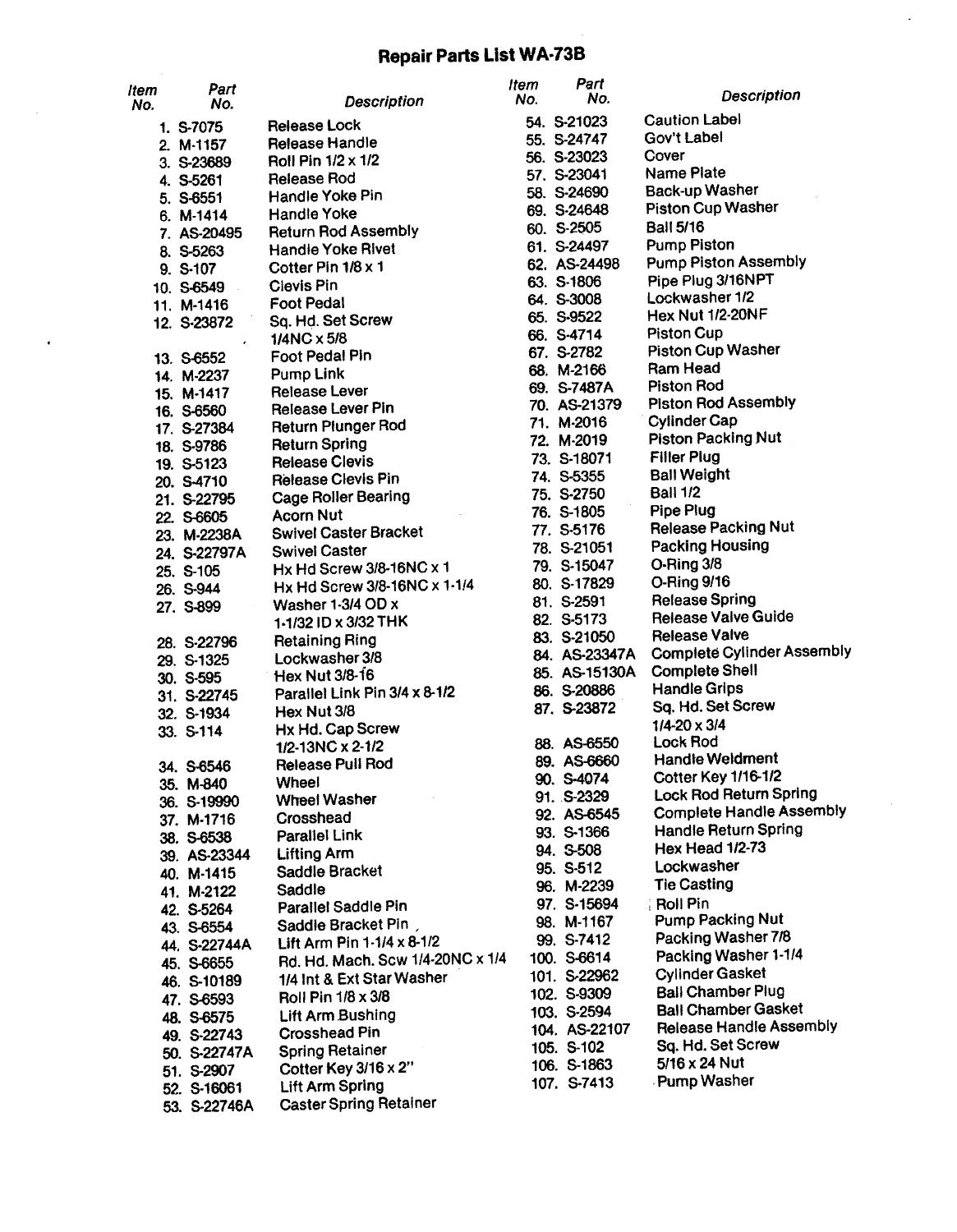## **KJ-l07 Seal Kit**

### **For Weaver WA-73A and WA-73B 4 Ton Jack**

## **Contains:**

| S-2505  | <b>Ball</b>                |
|---------|----------------------------|
| S-2750  | <b>Ball</b>                |
| S-15047 | O Ring                     |
| S-17829 | O Ring                     |
| S-24648 | Pump Cup                   |
| S-4714  | <b>Piston Cup</b>          |
| S-22962 | Gasket                     |
| S-7412  | Packing (3)                |
| S-2594  | <b>Ball Chamber Gasket</b> |
| S-6614  | Piston Packing (3)         |
| S-2499  | Cotter Pin (2)             |
| S-3234  | Cotter Pin                 |

**Order part number:**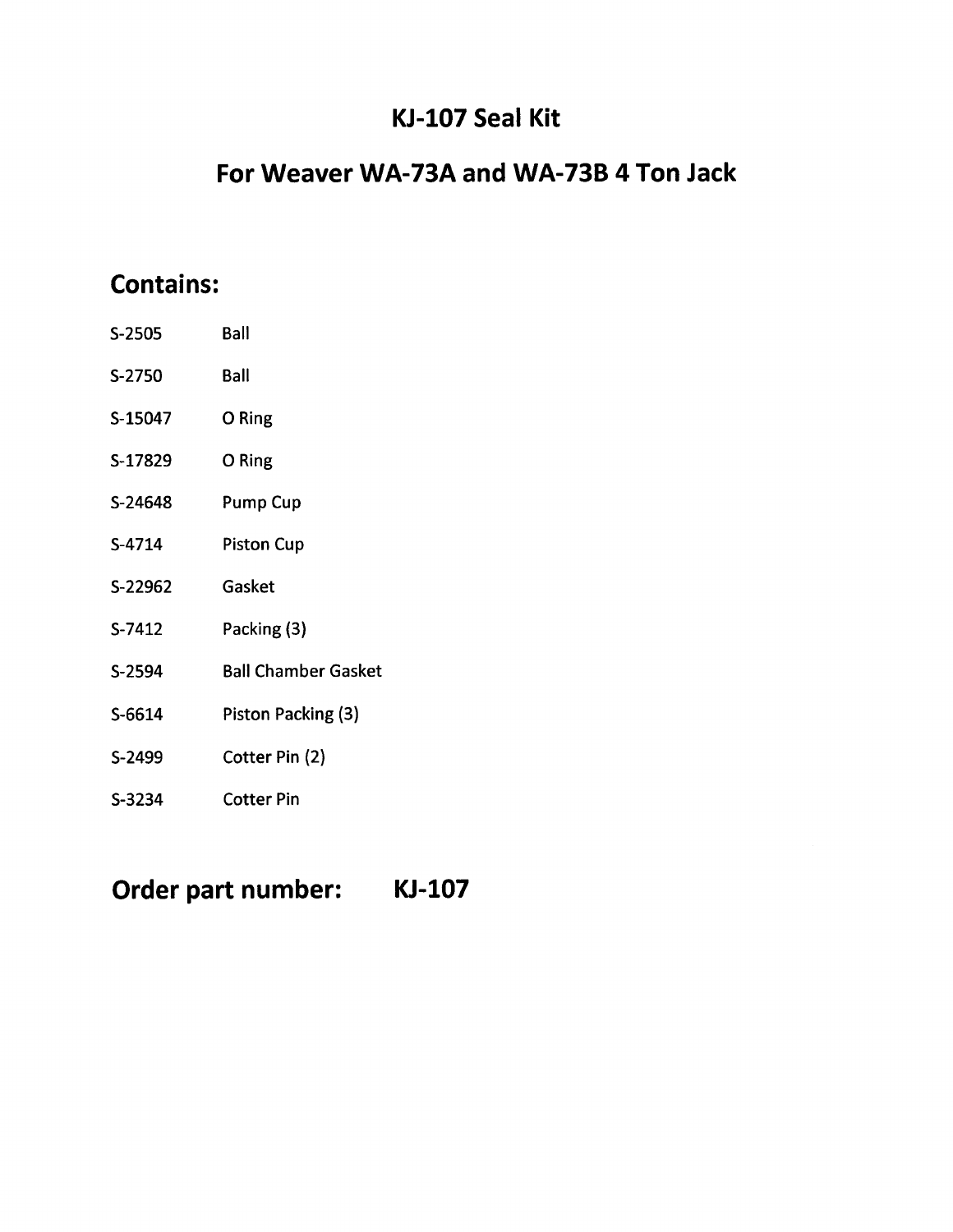

- 1. Check the handle set screw for tightness.
- 2. Remove and discard the vent filler plug. This is very Important, as the vent hole must always be kept open so the jack can "breathe."

#### **To Operate**

- 1. The jack is easily maneuvered by depressing the Handle Lock Lever until the lock rod engages one of the two handle positions, and then pivot· Ingthe jack on Its rear casters.
- 2. Place the jack in position so that the saddle will engage an approved lifting area of the vehicle. The saddle is raised to the contact point by the foot pedal. Light loads may be raised by the foot pedal alone. On low clearance vehicles It Is often advantageous to operate the foot pedal by hand while watching to assure proper saddle contact. Surface on which jack rests should be fairly flat to prevent twisting of frame. Load should be centered in saddie.
- 3. Pump with handle for easy lifting. Do not attempt to raise jack beyond its travel stops.
- 4. To lower the load, pull back gently on the release lever.
- 5. Becertain that area beneath vehicle Is clear before lowering vehicle. Always use the release lever lock to prevent unintentional operation of the release lever.

#### **To Refill**

Remove the filler plug and with the saddle DOWN put in MIL·F·17111 011 until the level comes up to within 1/4" to 3/8" below filler hole. Overfilling causes <sup>011</sup> to spurt out the vent hole as Jack Is lowered, or may prevent jack from lowering properly. Insufficient <sup>011</sup> causes jack to 11ft only part way. Always be sure to put in oil only when the saddle is down. Be careful not to let any dirt get into the reservoir while the Filler Plug Is out.

### To Service

- 1. Keep all working parts thoroughly lubricated.
- 2. Packing nuts at the piston and pump plunger should be kept moderately tight. These packlngs are NOT under high pressure, and should only be tight enough to prevent leakage.
- 3. Ball valve may be removed for Inspection and cleaning by removing the Ball Chamber Plug and turning the jack on its side, allowing the ball to roll out.

IMPORTANT: Whenever It Is necessary to loosen or remove the Ball Chamber Plug, the gasket should be replaced with a new one. 011 leakage at this point is usually caused by trying to use an old gasket over again.

- 4. If pumping falls to raise the rated load, the lower ball valve Is leaking, and It should be Inspected for dirt or other obstruction. Also check for proper oil level.
- 5. If the load raises on the down stroke of the handle and Immediately settles back, forcing the handle up, It shows the upper ball valve Is leaking.

*WARNING:* Always use stands to support vehicle before attempting under vehicle repairs or Inspections.

### To Relieve When Air-Bound

1. Should the oil supply run too low, the jack may become alr·bound and work on only a half stroke of the handle. Fill the jack with 011, raise the saddle, and then lower the saddle while holding the foot pedal depressed. This will flush out any air Inthe system, and excess 011 may run out of the vent. Be sure jack is properly filled with oil before putting it back in service. Oil should cover piston rod.